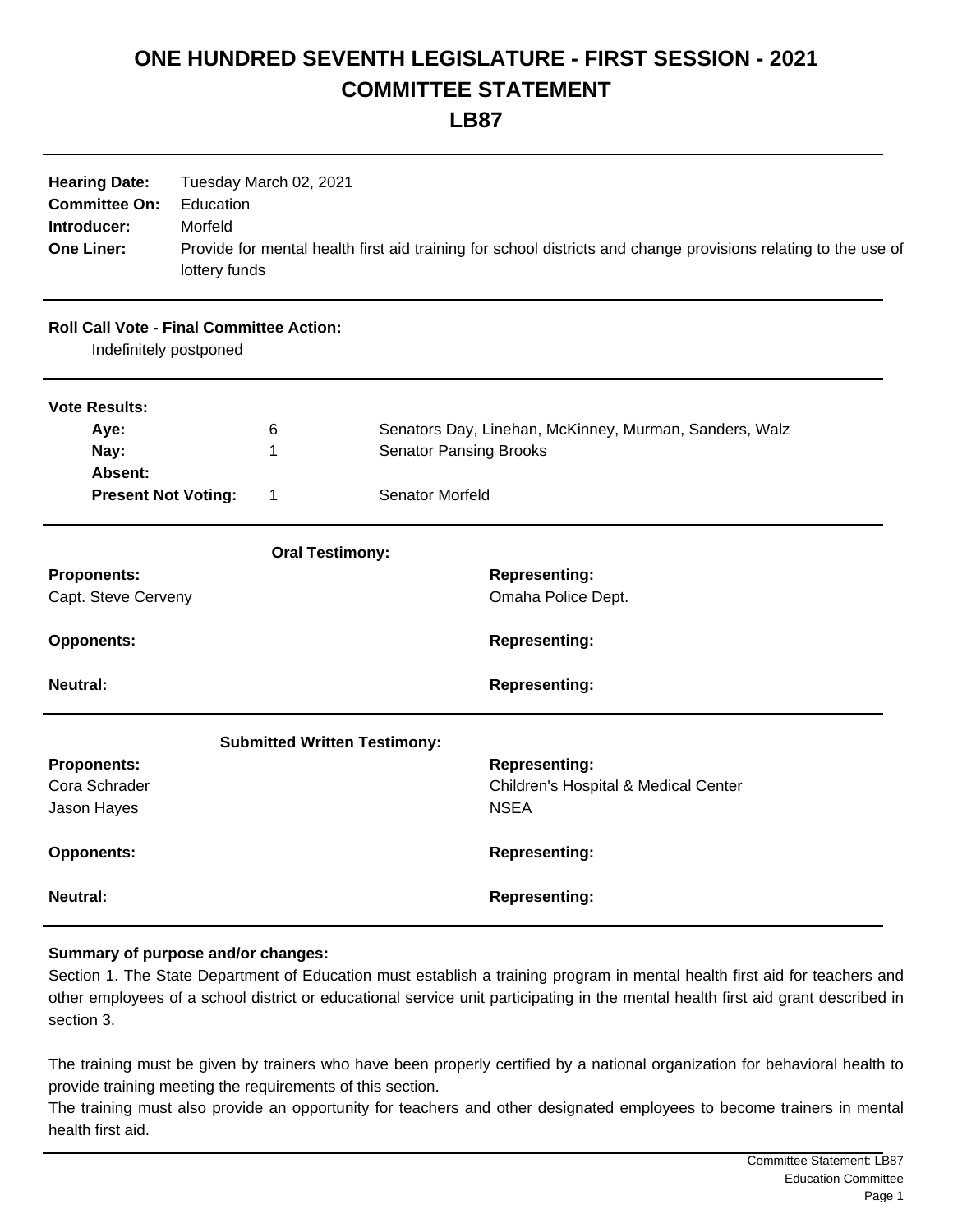The mental health first aid training must include training on:

a) The skills, resources, and knowledge necessary to assist students in crisis to connect with appropriate local mental health care services;

b) Mental health resources, including the location of local community mental health centers; and

c) Action plans and protocols for referral to such resources.

A person receiving training must also receive instruction preparing him or her to:

a) Safely de-escalate crisis situation;

b) Recognize the signs and symptoms of mental illness, including such psychiatric conditions as schizophrenia, bipolar disorder, major clinical depression, and anxiety disorders; and

c) Timely refer a student to mental health services in the early stages of the development of a mental disorder to avoid subsequent behavioral health care and to enhance the effectiveness of mental health services.

Section 2. The Nebraska Education Improvement Fund receives a forty-four and one-half percent (44.5%) of the remaining lottery funds after prizes and operating expenses are paid and a specific transfer is made to the Compulsive Gamblers Assistance Fund. Of this transfer and any other transfer made to the fund, the amount necessary for administering and evaluating the fund may be retained. Additionally, ten percent of the revenue received in the prior fiscal year must be retained.

The remaining funds are then allocated through year 2020-21 to various funds, one of which is the Department of Education Innovative Grant Fund, which receives seventeen percent (17%) of the remaining allocated funds.

LB87 changes this so that the allocations no longer end after year 2020-21 and instead continue every fiscal year.

The bill also removes the requirement that the Education Committee of the Legislature submit recommendations to the Clerk of the Legislature regarding how the fund should be allocated to best advance the educational priorities of the state for the five year period beginning with fiscal year 2021-22.

Section 2 also eliminates obsolete references and all references to the now-obsolete Education Innovation Fund. The Education Innovation Fund terminated on June 30, 2016, and any money left in the fund on that date was transferred to the Nebraska Education Improvement Fund.

Section 3 requires the State Board of Education to establish innovation grant programs that include, but are not limited to, the following:

- a) Mental health first aid;
- b) Early literacy;

c) Quality instructional materials;

d) Personalized learning through digital education; or

e) Other innovation areas identified by the board.

These are established with funding from the Nebraska Education Improvement Fund.

Currently and under LB87, school districts, educational service units, or combinations of entities that includes at least one school district or ESU can be a grantee.

Present law requires that the school district or the ESU be the fiscal agent to administer the fund if the grantee is a combination of a school districts or ESUs and other entities. LB87 removes this requirement so an entity, which is not an ESU or a school district, can be a fiscal agent and administer the fund.